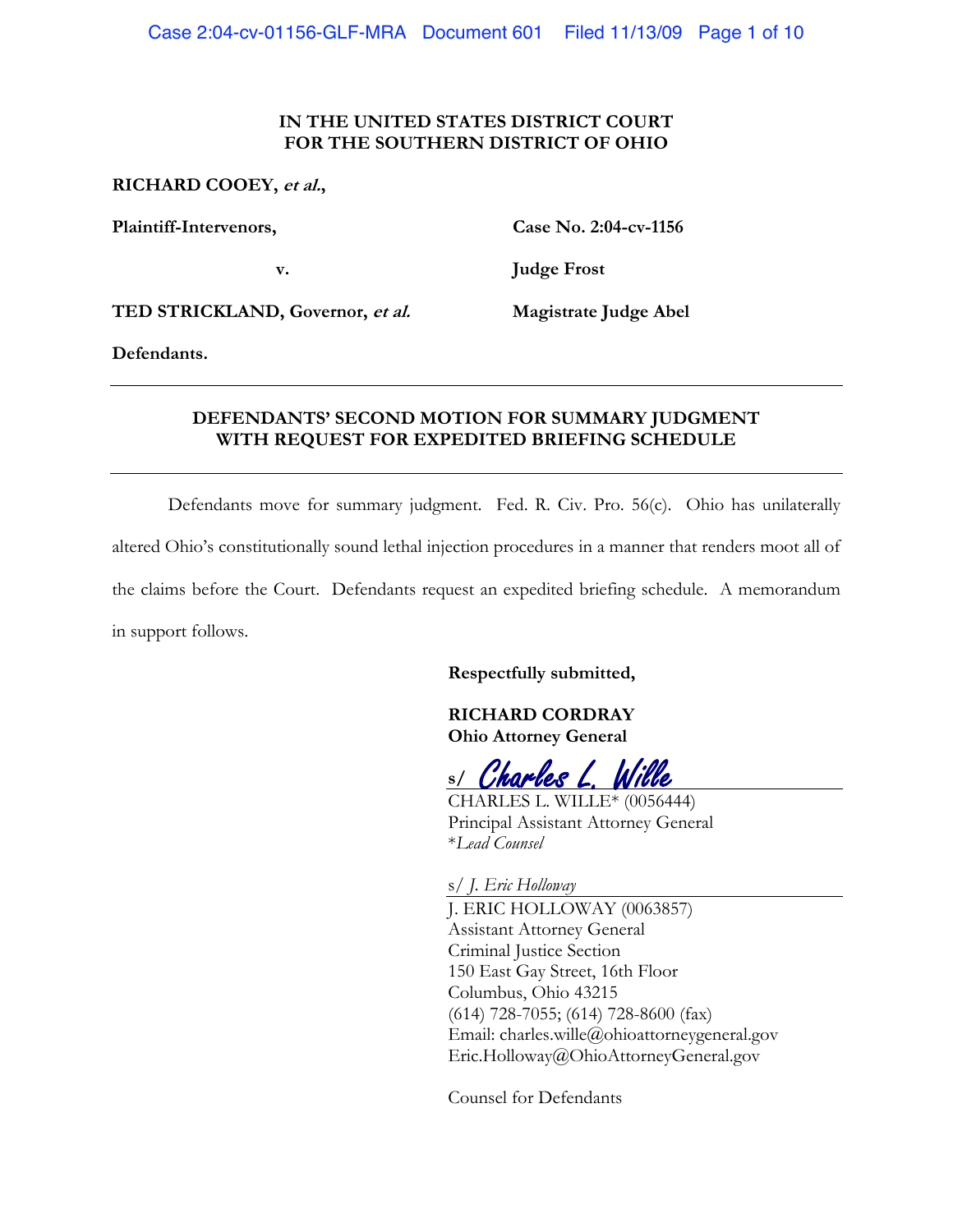# MEMORANDUM IN SUPPORT OF DEFENDANTS' **MOTION FOR SUMMARY JUDGMENT**

#### L. Introduction and Statement of the Case and Facts

#### $\mathbf{A}$ . **Summary of the Motion**

By way of this civil rights action, various offenders condemned to death seek to change how Ohio implements its lethal injections procedures to execute condemned offenders in Ohio. Ohio recently has decided unilaterally to alter its constitutionally sound procedures in a manner that renders moot all of the claims before the Court.

First, Ohio no longer will use a three drug protocol. Instead, Ohio will use a lethal injection procedure that uses one chemical, thiopental sodium, in an amount sufficient to cause death, which even Plaintiff's own medical expert has posited can be accomplished. That chemical will be injected via an intravenous connection to the condemned offender. Neither pancuronium bromide nor potassium chloride will be used as part of the lethal injection process.

Second, Ohio will implement a lethal injection procedure that includes a back-up procedure, to be used if a suitable IV site cannot be attained or maintained. The back-up procedure will involve injecting a combination of two chemicals into the condemned offender through an intramuscular injection. The two chemicals to be used include midazolam and hydromorphone.

Lastly, some of the plaintiffs contend that they have a right to the presence of counsel during the execution process. As established in prior filings with the Court, and as reasserted below, this claim has no basis in law, and it does not support the continued injunctive relief in this matter.

#### **B.** Cooev's Lawsuit.

On September 3, 2009, defendants filed their first motion for summary judgment. (Doc. 534.) In it, they set forth their depiction of the inception of this action through the 42 U.S.C. § 1983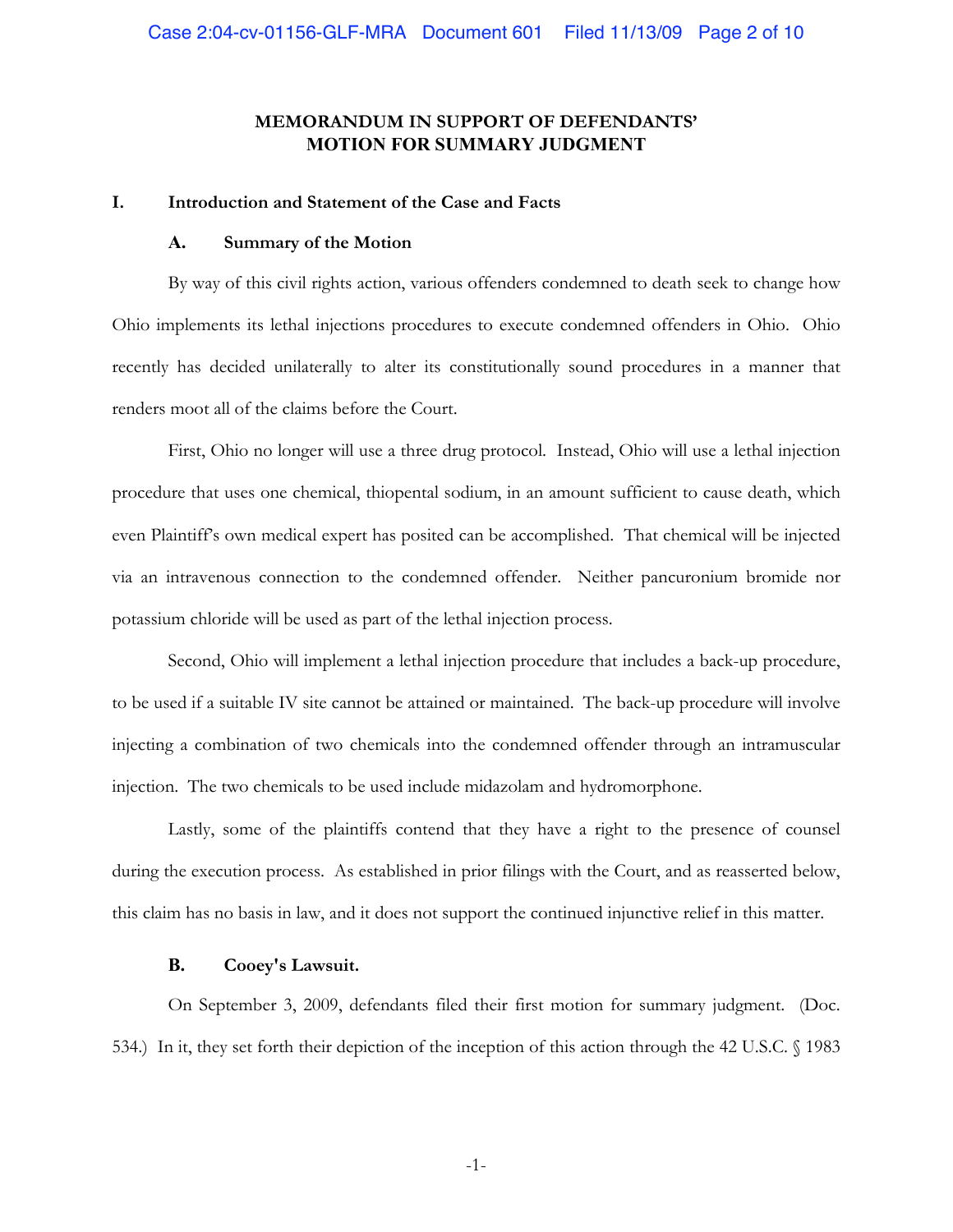## Case 2:04-cv-01156-GLF-MRA Document 601 Filed 11/13/09 Page 3 of 10

action filed by Richard Cooey. Defendants reincorporate by reference as if fully rewritten all portions of Section II.A of that motion as if fully rewritten here. (See Doc. 534, p. 7.)

### $C_{\bullet}$ The Intervention of Biros and Other Prisoners and this Court's Previous Preliminary Injunction Proceedings.

On September 3, 2009, defendants filed their first motion for summary judgment. (Doc. 534.) In it, they set forth their depiction of the intervention of all other plaintiffs to this action. Defendants reincorporate by reference as if fully rewritten all portions of Section II.B of that motion as if fully rewritten here. (See Defendants' MSJ, Doc. 534, p. 7-8.)

However, defendants note certain events that occurred after the filing of their first motion for summary judgment. Namely, on September 17, 2009, following the postponement of the execution of Romell Broom, the Court issued an order (Document 553) granting plaintiffs' motion to reopen discovery and to amend the schedule to provide for the filing of amended dispositive motions. In the meantime, the United States Court of Appeals for the Sixth Circuit stayed the execution of Lawrence Reynolds, another capitally-sentenced prisoner who has challenged his execution by Ohio's "three-drug" protocol, and whose complaint had been dismissed by this Court as time barred. See Reynolds v. Strickland, 2009 WL 3166083 (6th Cir. Oct. 5, 2009).

On October 19, 2009, after it became apparent that further factual development could be necessary as a result of the postponement of Broom's execution, and in light of the possibility that defendants could alter their execution procedures in light of the postponement of Broom's execution, the Court issued an order (Document 590) again staying the December 8, 2009 execution of Kenneth Biros, and rescheduling the trial date. However, in its order, the Court recognized the possibility that the stay of Biros' execution could be vacated, in the event changes in defendants' execution procedures rendered Biros' constitutional challenges to the "three-drug protocol" moot.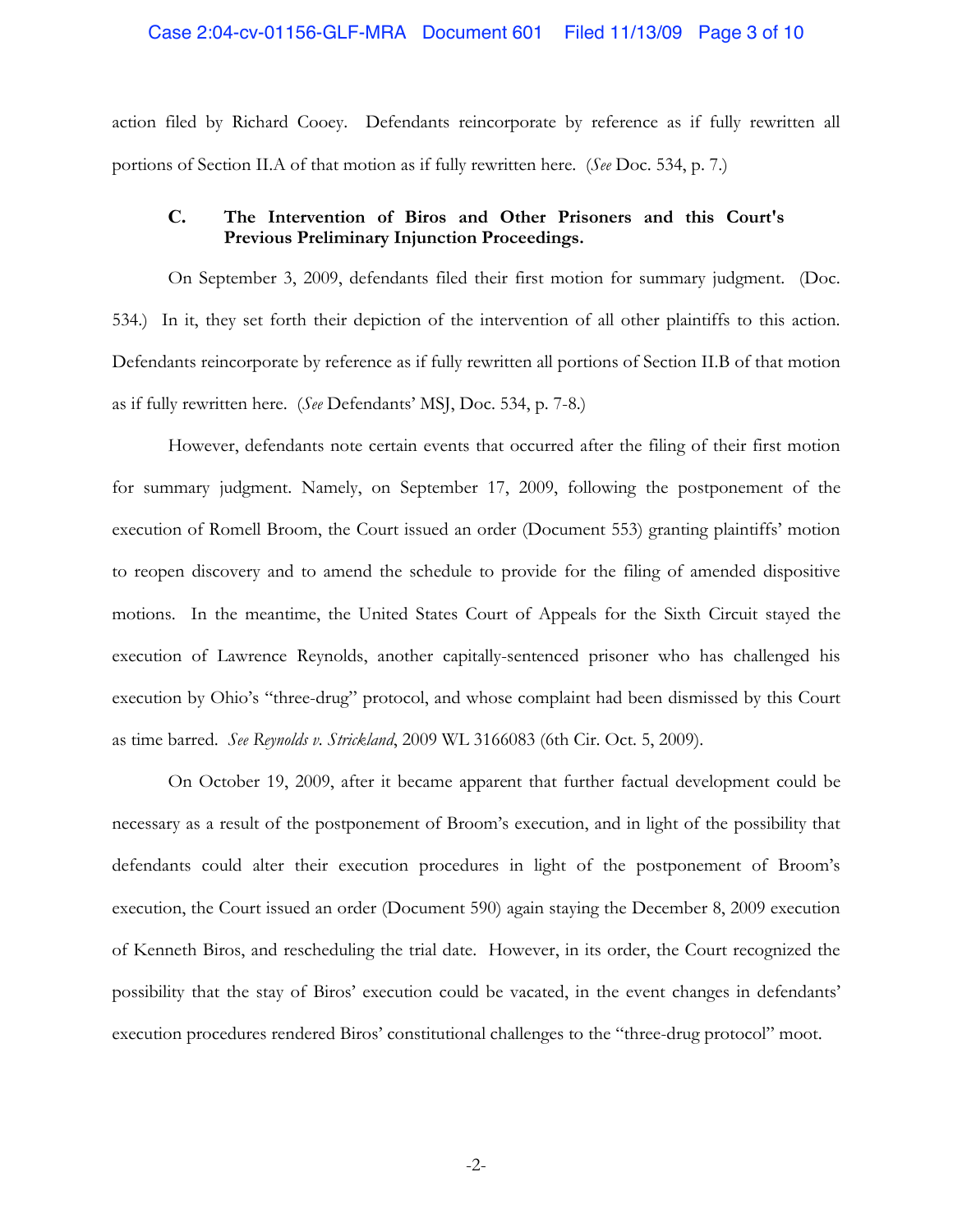#### D. The Changes to Ohio's Execution Procedures

On October 23, 2009, defendants notified the Court of their consideration of possible changes to defendants' procedures for the execution of condemned prisoners. Effective on November 30, 2009, Terry Collins, the Director of the Ohio Department of Rehabilitation and Correction, has directed changes in the procedures used to carry out the execution of condemned prisoners. The changes include the discontinuation of the use of pancuronium bromide and potassium chloride in the execution process. The altered execution procedures provide, as alternative methods, the intravenous administration of five (5) grams of thiopental sodium; and the intramuscular administration of ten (10) milligrams ("mg") of midazolam and forty (40) mg of hydromorphone. The alternative procedures are described in detail in the attached affidavit of Director Collins. (Ex. A, Collins Affidavit.) The altered procedures will be available for use in the execution of Plaintiff Kenneth Biros, should his execution proceed on December 8, 2009.

#### II. Defendants are entitled to judgment as a matter of law.

#### A. The Court has jurisdiction to address the merits of this case.

In light of an interlocutory appeal, (Notice, Doc. 596), filed in regards to the Court's Order issued on October 19, 2009, (Doc. 590), it is appropriate to confirm this Court's continuing jurisdiction in this matter. Although the filing of a timely notice of appeal in the district court normally divests that court of further jurisdiction, an appeal from an interlocutory order granting or denying preliminary injunctive relief does not strip the district court of jurisdiction to proceed with the action on the merits. Ex parte National Enameling & Stamping Co., 201 U.S. 156, 162, 26 S. Ct. 404, 50 L. Ed. 707 (1906); Moltan Co. v. Eagle-Picher Indus., Inc., 55 F.3d 1171, 1174 (6th Cir. 1995) (district court may proceed with action on the merits where order denying preliminary injunction appealed). Hence, this Court may address the instant motion that goes to the merits of plaintiffs' claims.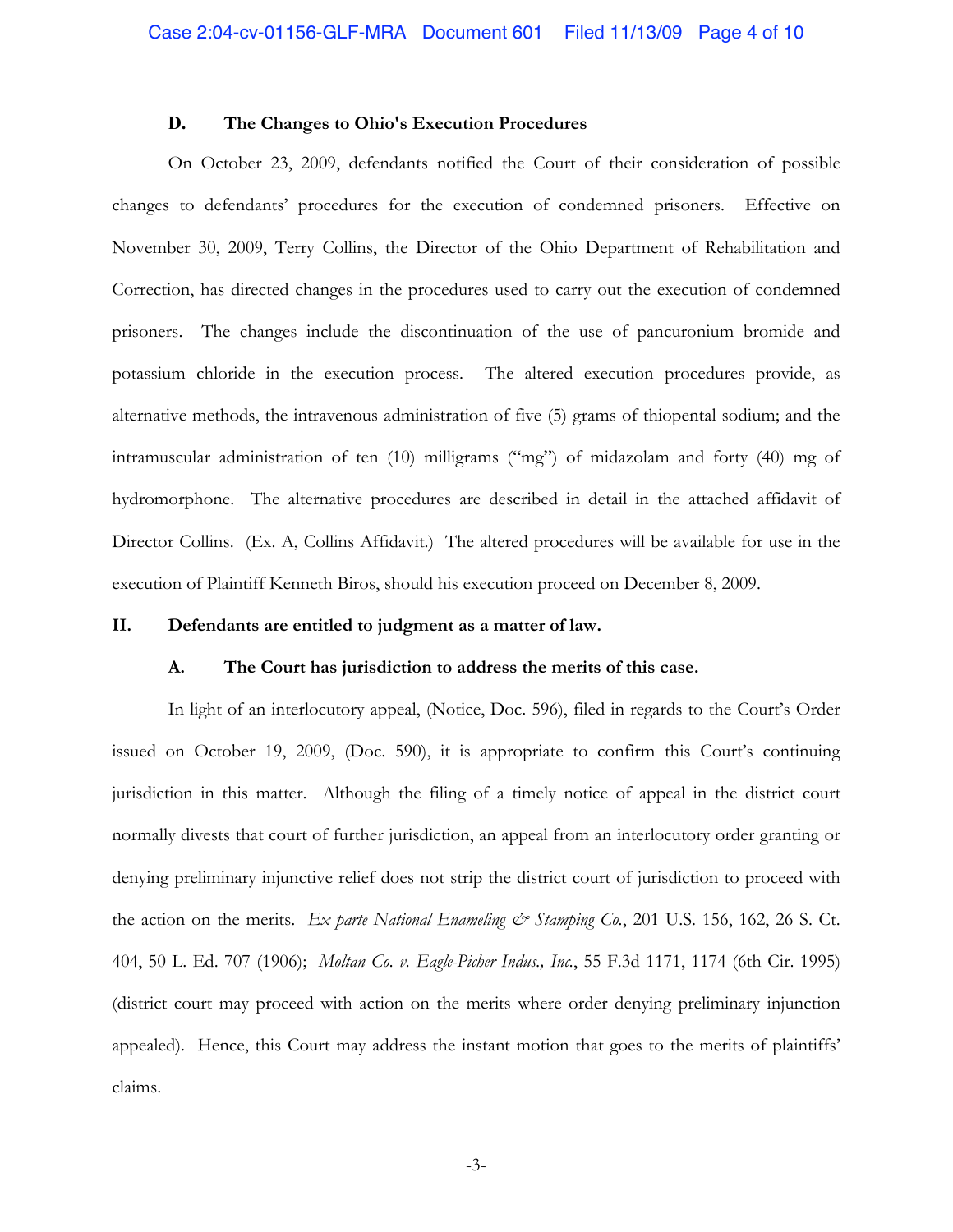#### **B.** Defendants have negated all of Plaintiffs' claims.

In the instant case, the plaintiffs allege that their executions by lethal injection will subject them to cruel and unusual punishment and deprive them of due process in violation of their rights under the Eighth and Fourteenth Amendments. Some of the plaintiffs also allege that Ohio's execution procedures deprive them of the "unfettered right" to have their counsel present during their executions, and of a statutorily created "property interest" in a totally painless execution. Defendants respectfully submit that they are entitled to judgment as a matter of law. First, the recent changes to Ohio's execution procedures render moot plaintiffs' claims that defendants' use of a so-called "three-drug protocol" to execute them will subject them to a substantial risk of severe pain. Defendants' new procedures call for either the intravenous administration of a single, massive dose of thiopental sodium -- a method actually proposed by plaintiffs -- or the intramuscular administration of two other anesthetic drugs. In any case, defendants represent that to execute plaintiffs, there will be no use of pancuronium bromide and potassium chloride -- which is the core of plaintiffs' constitutional challenges. Second, for reasons previously explained by defendants, and reiterated here, the claim that plaintiffs are entitled to counsel throughout the execution process and the claim based upon the "property interest" theory, as a matter of law, do not state cognizable grounds for relief. Accordingly, as fully explained *infra*, the instant motion for summary judgment should be granted.

### C. Plaintiffs' challenges to defendants' previous "three-drug protocol" are moot.

Summary judgment is proper only if there is no genuine issue as to any material fact, and the moving party is entitled to judgment as a matter of law. Fed. R. Civ. P. 56(c). A district court may properly grant a motion for summary judgment based on the grounds of lack of standing or mootness. See Ailor v. City of Maynardville, 368 F. 3d 587 (6th Cir. 2004). "Simply stated, a case is moot when the issues presented are no longer 'live' or the parties lack a legally cognizable interest in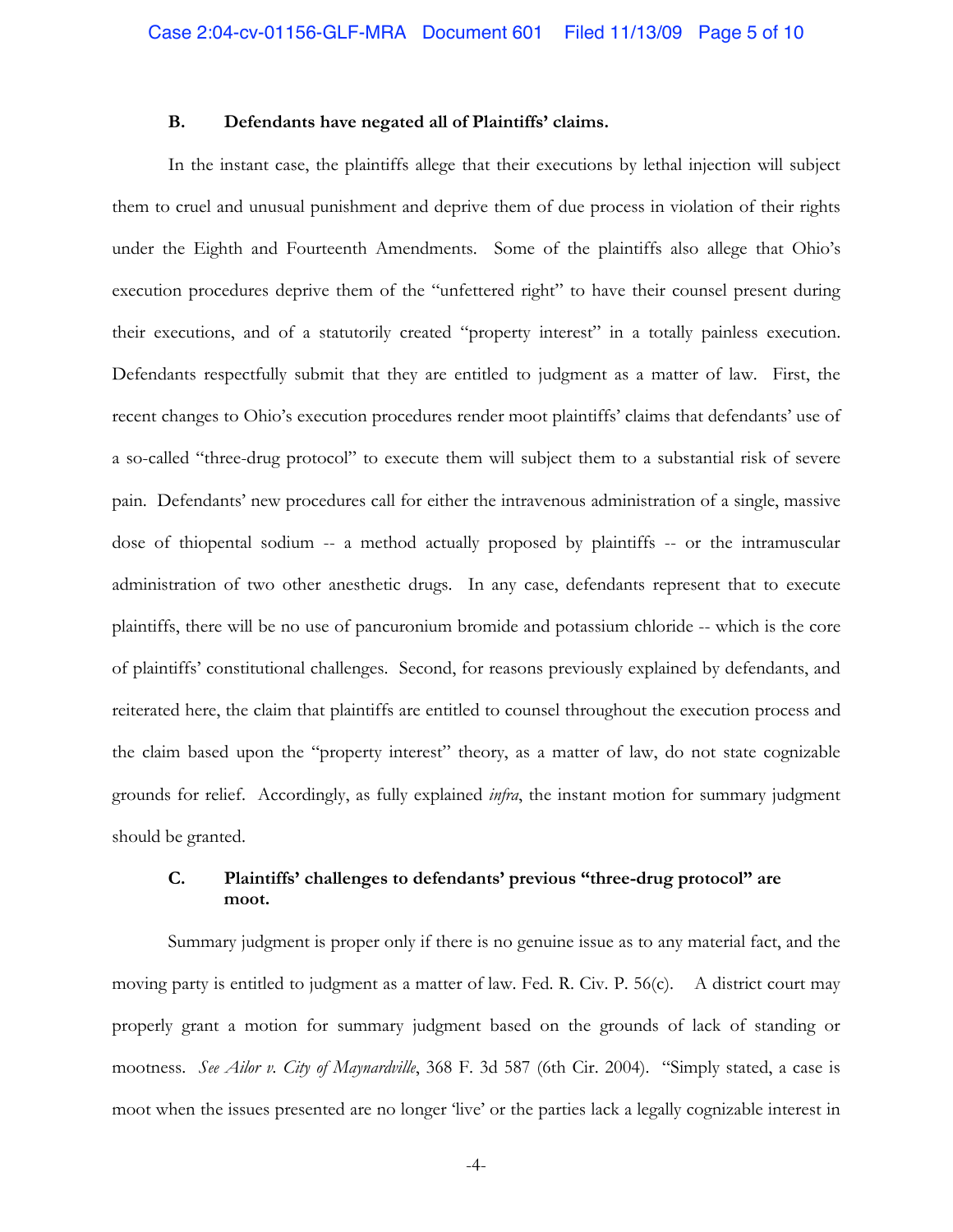## Case 2:04-cv-01156-GLF-MRA Document 601 Filed 11/13/09 Page 6 of 10

the outcome." Powell v. McCormack, 395 U.S. 486, 496 (1969). Voluntary cessation of allegedly illegal conduct will render a case moot if it can be said with assurance that there is no reasonable expectation that the alleged violation will recur, and interim relief or events have completely and irrevocably eradicated the effects of the alleged violation. City of Los Angeles v. Davis, 440 U.S. 625, 631 (1979), citing United States v. W.T. Grant, Co., 345 U.S. 629, 633 (1953) and DeFunis v. Odegaard, 416 U.S. 312 (1974) (internal quotation marks omitted).

It is readily apparent here that the recent changes to defendants' execution procedures have rendered moot plaintiffs' constitutional challenges to the "three-drug protocol" previously used by defendants to execute condemned prisoners. The issues presented by plaintiffs' complaints stem from the alleged risk of severe pain which could be caused by the use of pancuronium bromide and potassium chloride, the second and third drugs in the so-called "three-drug protocol," in the event that the first drug, thiopental sodium, is not properly administered. In view of the new procedures' elimination of the second and third drugs, the issues presented in plaintiffs' suits are no longer actionable. Indeed, defendants' intent to administer a five (5) gram does of thiopental sodium, and to eliminate the second and third drugs, corresponds to the relief actually requested by the plaintiffs.

Moreover, there is no possibility here that the allegedly unconstitutional conduct will reoccur, or that there is any lingering effects of previous allegedly unconstitutional conduct. There is absolutely no reason to believe that defendants will reinstate the previous "three-drug protocol" if the plaintiffs' suits were dismissed. And, more importantly, if defendants execute plaintiffs using the revised procedures, defendants cannot "go back to their old ways" and execute plaintiffs using the prior procedures. See DeFunis v. Odegaar, supra, 416 U.S. at 320 (student's challenge to admissions policy was moot because student was admitted during the litigation and would be permitted to graduate regardless of the outcome of the suit).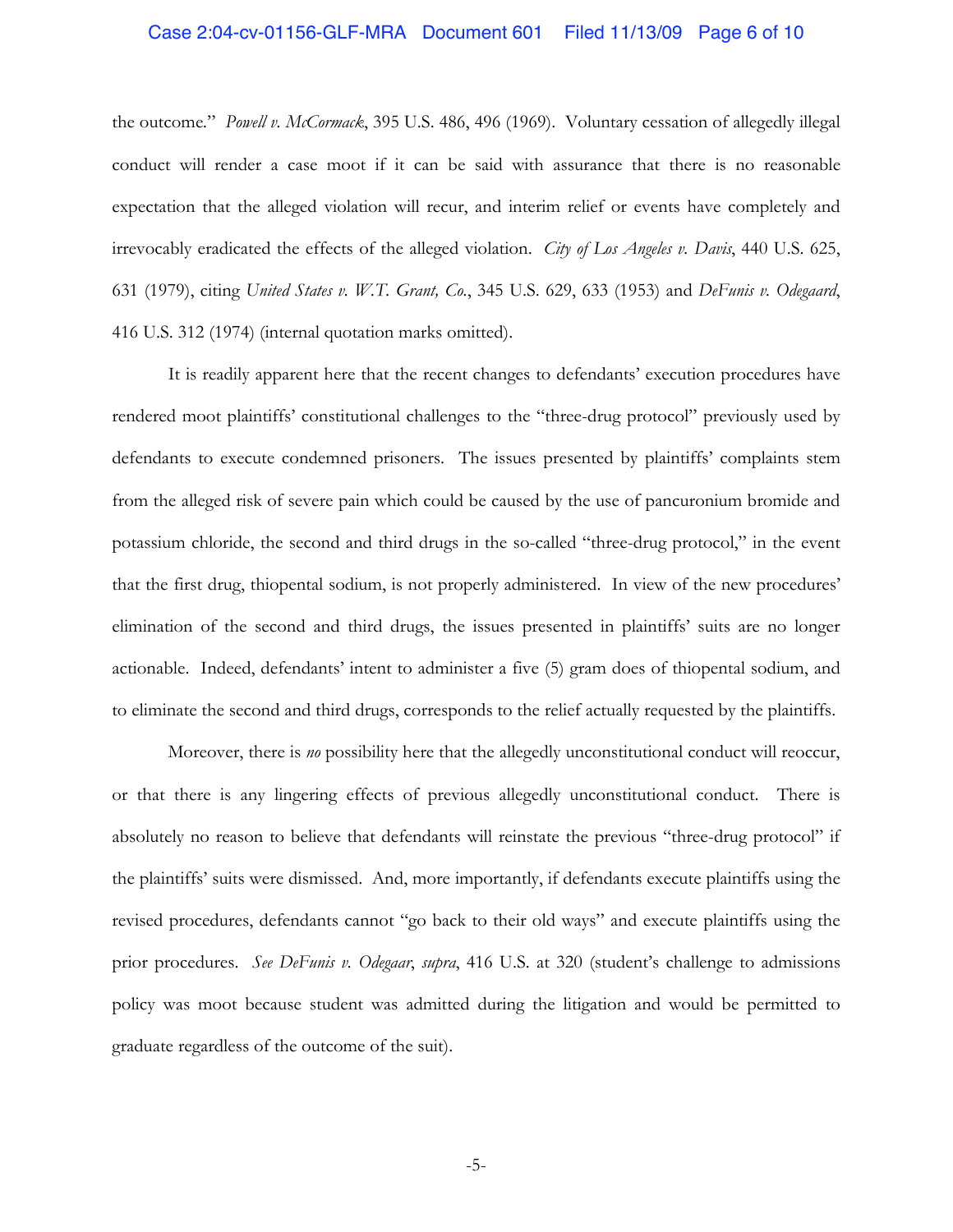# Case 2:04-cv-01156-GLF-MRA Document 601 Filed 11/13/09 Page 7 of 10

Finally, the gist of plaintiffs' claims is the risk of *future* harm, e.g., the severe pain they would suffer during their executions in the event of a failure to administer effectively the first drug in the "three-drug protocol." As stated, pancuronium bromide and potassium chloride no longer will be used in Ohio's lethal injection process. Thus, there is no issue here of remedying the effects of prior allegedly unconstitutional acts. In sum, plaintiffs' constitutional challenges to defendants' previous "three-drug protocol" are moot.

### D. The claims that plaintiffs have been deprived of rights to "unfettered" presence of counsel during their execution and to a "property interest" in painless execution on their face fail to state legal grounds for relief.

Plaintiffs Bethel, Elmore, Jackson, and Ketterer allege that Ohio's procedures deny them "the unfettered right" to have counsel present to witness their executions and to represent their interests. The above plaintiffs further aver that Ohio's procedures violate their rights under the governing Ohio statutes to an execution without a risk of unnecessary pain, and that this is tantamount to a "property interest," the deprivation of which violates their Fourteenth Amendment due process rights. In support of the latter claim, plaintiffs rely on the decision of an Ohio trial judge construing the statutes in question to confer such rights upon condemned inmates. As explained below, plaintiffs' novel claims are insufficient as a matter of law to sustain any relief.

It has been the law for over a hundred years that a condemned prisoner has no rights under the Due Process Clause regarding the number and character of those who may witness his execution, and that the state's control over such matters "are regulations which the legislature, in its wisdom, and for the public good, can legally prescribe." *Holden v. Minnesota*, 137 U.S. 483 (1890). Here, these plaintiffs merely attempt to reassert a theory of recovery which has long been decided against their claim, which alone justifies the dismissal of this claim.

Also, the Supreme Court of the United States has held that the Eighth Amendment, "which is specifically concerned with the unnecessary and wanton infliction of pain in penal institutions,"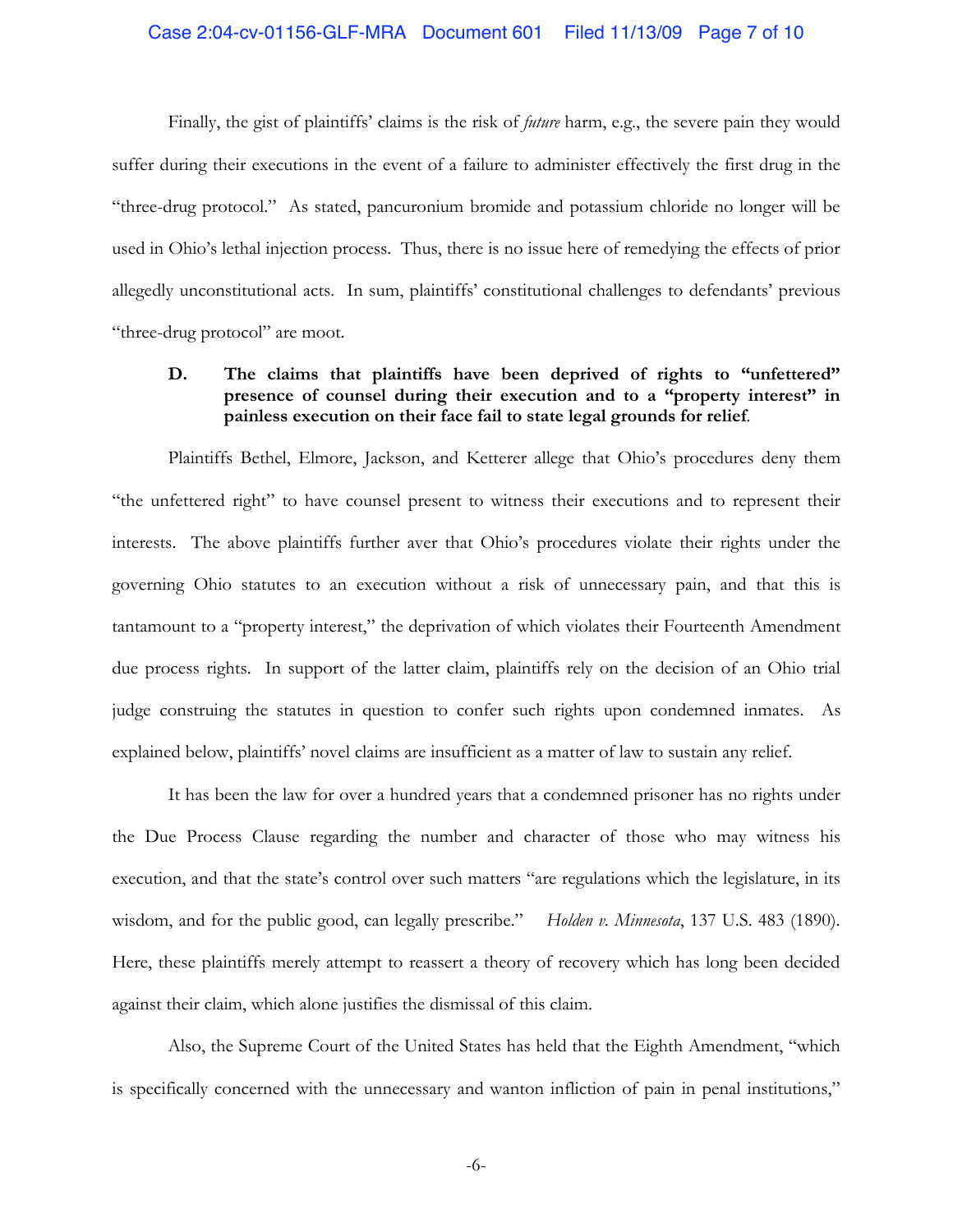## Case 2:04-cv-01156-GLF-MRA Document 601 Filed 11/13/09 Page 8 of 10

serves as the primary source of substantive protection to convicted prisoners. Whitley v. Albers, 475 U.S. 312, 327 (1986). Here, these plaintiffs are attempting to obtain relief regarding the conditions surrounding their punishment by relying upon due process-based theories. The Eighth Amendment provides their forum for relief, if they have any, but Holden, supra, already holds they do not.

Furthermore, these plaintiffs are attempting to obviate the most basic elements of a civil rights claim raised under 42 U.S.C. § 1983. To present a claim under 42 U.S.C. § 1983, a plaintiff must allege and prove that (1) a defendant acted under color of state law and (2) the defendant's act violated plaintiff's rights protected by federal law, either the federal constitution or the laws of the United States. Flagg Bros., Inc. v. Brooks, 436 U.S. 149, 155-57, 98 S. Ct. 1729, 56 L. Ed. 2d 185 (1978); Searcy v. City of Dayton, 38 F.3d 282, 286 (6th Cir. 1994); see also Adickes v. S. H. Kress & Co., 398 U.S. 144, 150, 90 S. Ct. 1598, 26 L. Ed. 2d 142 (1970). "The plain language of section 1983, interpreted and underscored by the Supreme Court in *Maine v. Thiboutot*, 448 U.S. 1, 65 L. Ed. 2d 555, 100 S. Ct. 2502 (1980), solely supports causes of action based upon violations, under the color of state law, of federal statutory law or constitutional rights. Section 1983 does not provide a cause of action for violations of state statutes." Been v. Universal Health System, 371 F.3d 165, 174 (3rd Cir. 2004). Thus, to the extent these plaintiffs challenge Ohio's lethal injection procedures based upon Ohio's statutes, their claims must fail as raised under 42 U.S.C. § 1983.

Even more reasons support the denial of the instant claim. Viewed in light of the above clearly established law, plaintiffs' claims are insufficient as a matter of law to sustain relief. No decision of the Supreme Court of the United States or a circuit court of appeals has ever held, to the defendants' knowledge, that a condemned inmate has an "unfettered right" to have his counsel witness his execution. Moreover, plaintiffs aver no facts from which it may be reasonably found that defendants have unreasonably restricted their access to counsel, up to and including the moment of execution. It is indisputable that plaintiffs may choose to have counsel witness their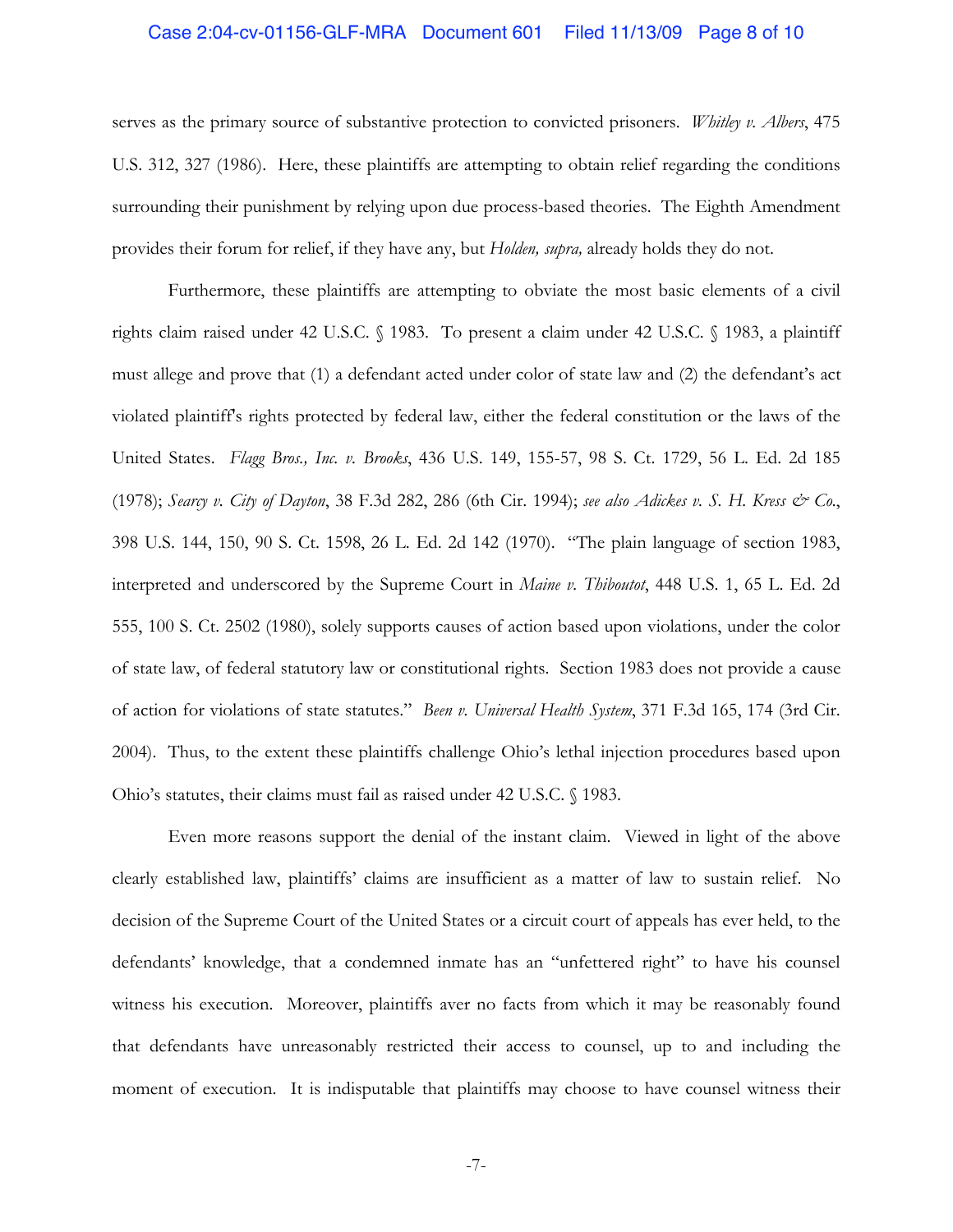## Case 2:04-cv-01156-GLF-MRA Document 601 Filed 11/13/09 Page 9 of 10

executions. As noted previously, Ohio's procedures provide for lines of communication between the execution chamber and responsible government officials. Plaintiffs aver no facts from which it could be reasonably found that defendants would restrict counsel's access to those permitted lines of communication in the event that communication between the inmate and his counsel were necessary for the purpose of counsel's representation in an on-going proceeding with respect to which the prisoner enjoyed a constitutional right to counsel's assistance. Simply put, when the last appellate effort is exhausted, any established right to counsel terminates. Plaintiffs submitted no basis upon which to conclude that this right persists after appellate efforts are exhausted.

With respect to plaintiffs' remaining claim, plaintiffs' substantive rights regarding the punishment they receive from the state are those guaranteed by the Eighth Amendment. *Whitley v.* Albers, supra. To the extent that they seek relief under Section 1983 based on the decision of a state trial judge that Ohio's procedures violate Ohio law, plaintiffs as a matter of law have not alleged a claim upon which relief may be granted. Been v. Universal Health System, supra.

#### III. **Conclusion and Request for Relief**

Defendants ask the Court to set an expedited briefing schedule. They ask that any opposition be filed no later than November 20, 2009. They ask that any Reply be due November 24, 2009.

For the reasons set forth above, defendants have shown that they are entitled as a matter of law to final judgment in their favor. Accordingly, defendants respectfully request that the Court grant the instant motion for summary judgment.